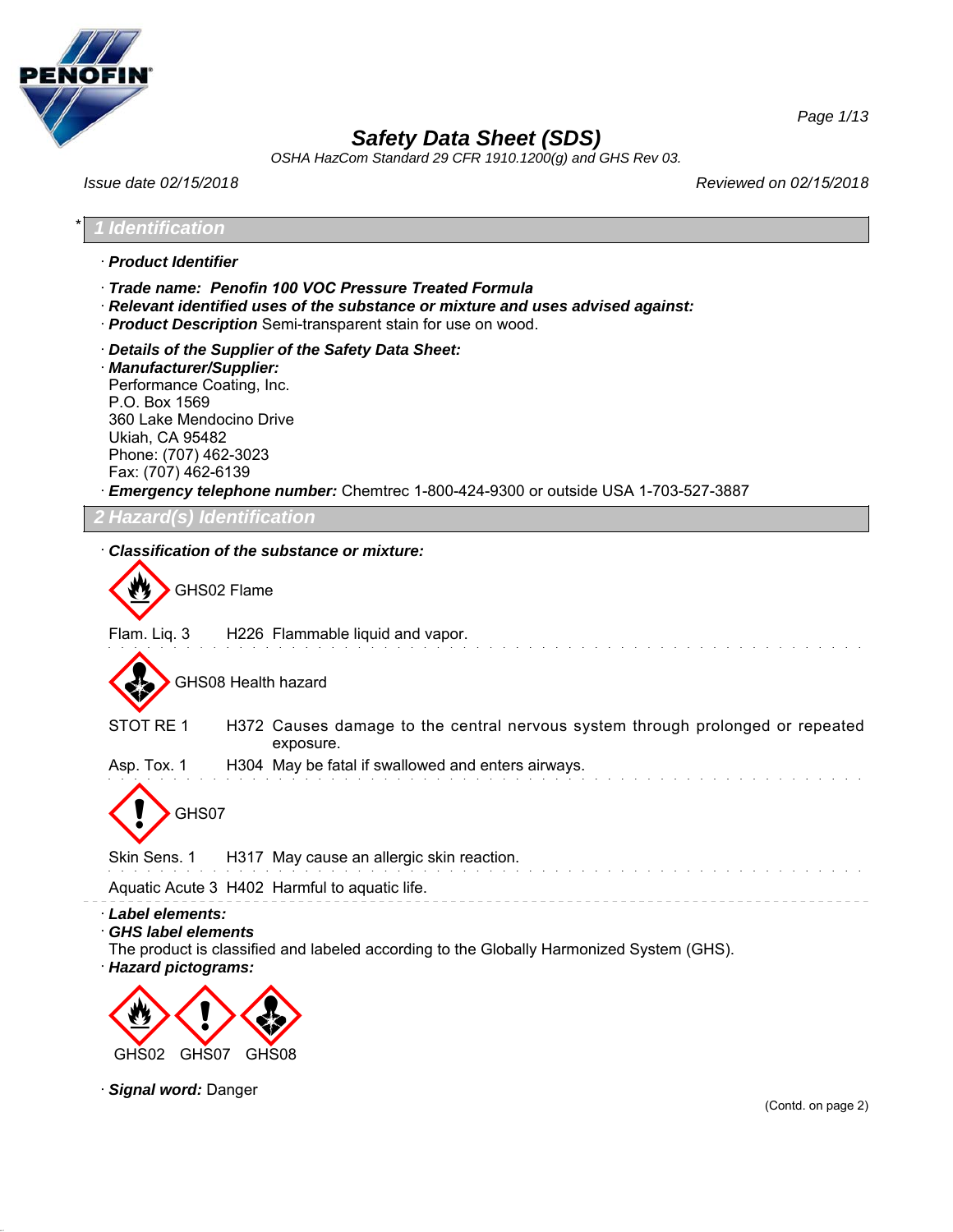

*OSHA HazCom Standard 29 CFR 1910.1200(g) and GHS Rev 03.*

*Issue date 02/15/2018 Reviewed on 02/15/2018*

## *Trade name: Penofin 100 VOC Pressure Treated Formula*

|                                  | Hazard-determining components of labeling:                                                                                                                                                                             |  |  |
|----------------------------------|------------------------------------------------------------------------------------------------------------------------------------------------------------------------------------------------------------------------|--|--|
|                                  | Solvent naphtha (petroleum), medium aliph.                                                                                                                                                                             |  |  |
| Ethylbenzene                     |                                                                                                                                                                                                                        |  |  |
|                                  | 2-butanone oxime                                                                                                                                                                                                       |  |  |
| <b>Hazard statements:</b>        |                                                                                                                                                                                                                        |  |  |
| H226 Flammable liquid and vapor. |                                                                                                                                                                                                                        |  |  |
|                                  | H317 May cause an allergic skin reaction.                                                                                                                                                                              |  |  |
|                                  | H372 Causes damage to the central nervous system through prolonged or repeated exposure.                                                                                                                               |  |  |
|                                  | H304 May be fatal if swallowed and enters airways.                                                                                                                                                                     |  |  |
| H402 Harmful to aquatic life.    |                                                                                                                                                                                                                        |  |  |
| <b>Precautionary statements:</b> |                                                                                                                                                                                                                        |  |  |
| P210                             | Keep away from heat/sparks/open flames/hot surfaces. No smoking.                                                                                                                                                       |  |  |
| P233                             | Keep container tightly closed.                                                                                                                                                                                         |  |  |
| P240                             | Ground/bond container and receiving equipment.                                                                                                                                                                         |  |  |
| P241                             | Use explosion-proof electrical/ventilating/lighting/equipment.                                                                                                                                                         |  |  |
| P242                             | Use only non-sparking tools.                                                                                                                                                                                           |  |  |
| P243                             | Take precautionary measures against static discharge.                                                                                                                                                                  |  |  |
| P <sub>260</sub>                 | Do not breathe dust/fume/gas/mist/vapors/spray.                                                                                                                                                                        |  |  |
| P261                             | Avoid breathing dust/fume/gas/mist/vapors/spray.                                                                                                                                                                       |  |  |
| P264                             | Wash thoroughly after handling.                                                                                                                                                                                        |  |  |
| P270                             | Do not eat, drink or smoke when using this product.                                                                                                                                                                    |  |  |
| P272                             | Contaminated work clothing must not be allowed out of the workplace.                                                                                                                                                   |  |  |
| P273                             | Avoid release to the environment.                                                                                                                                                                                      |  |  |
| P280                             | Wear protective gloves/protective clothing/eye protection/face protection.                                                                                                                                             |  |  |
| P301+P310                        | IF SWALLOWED: Immediately call a POISON CENTER/ doctor.                                                                                                                                                                |  |  |
| P302+P352                        | IF ON SKIN: Wash with plenty of water.                                                                                                                                                                                 |  |  |
|                                  | P303+P361+P353 If on skin (or hair): Take off immediately all contaminated clothing. Rinse skin with water/<br>shower.                                                                                                 |  |  |
| P314                             | Get medical advice/attention if you feel unwell.                                                                                                                                                                       |  |  |
| P321                             | Specific treatment (see supplementary first aid instructions on this Safety Data Sheet).                                                                                                                               |  |  |
| P331                             | Do NOT induce vomiting.                                                                                                                                                                                                |  |  |
| P333+P313                        | If skin irritation or rash occurs: Get medical advice/attention.                                                                                                                                                       |  |  |
| P363                             | Wash contaminated clothing before reuse.                                                                                                                                                                               |  |  |
| P370+P378                        | In case of fire: Use for extinction: CO2, powder or water spray.                                                                                                                                                       |  |  |
| P403+P235                        | Store in a well-ventilated place. Keep cool.                                                                                                                                                                           |  |  |
| P405                             | Store locked up.                                                                                                                                                                                                       |  |  |
| P501                             | Dispose of contents/container in accordance with local/regional/national/international<br>regulations.                                                                                                                 |  |  |
|                                  | Danger Spontaneous Combustion: Rags, steel wool or waste soaked with Penofin exterior wood finish may<br>ish catalogue if incompanies disponded becaused distributed as a service and the class of the contract in the |  |  |

*spontaneously catch fire if improperly discarded. Immediately after use, place rags, steel wool or waste in a sealed water-filled metal container away from buildings and other combustible materials. Unknown acute toxicity:*

52.9 % of the mixture consists of component(s) of unknown toxicity.

· *Classification system:*

· *NFPA ratings (scale 0 - 4)*



(Contd. on page 3)

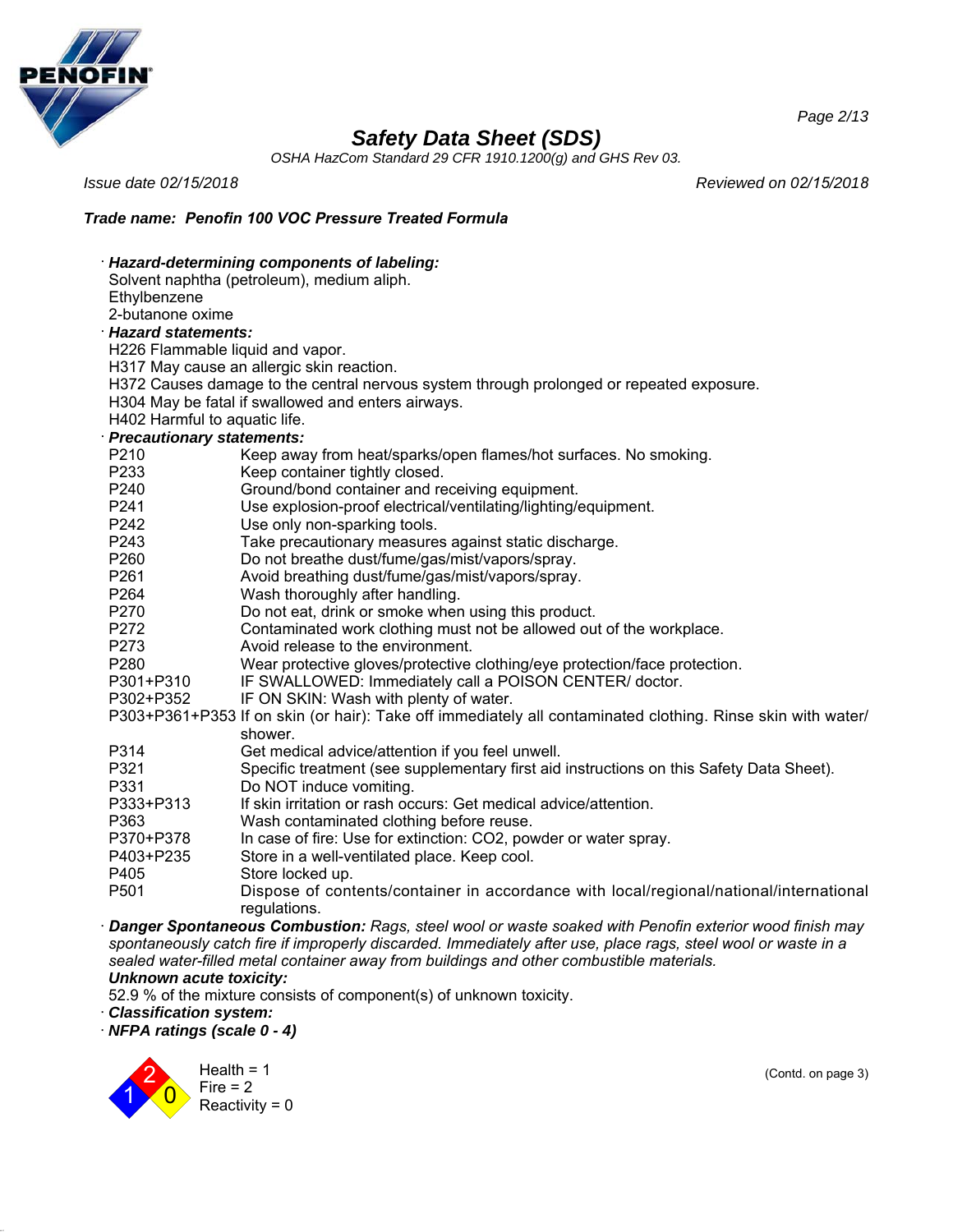

*OSHA HazCom Standard 29 CFR 1910.1200(g) and GHS Rev 03.*

*Issue date 02/15/2018 Reviewed on 02/15/2018*

## *Trade name: Penofin 100 VOC Pressure Treated Formula*

## · *HMIS-ratings (scale 0 - 4)*

**HEALTH**  FIRE REACTIVITY  $\boxed{0}$  Reactivity = 0 <u>\*1</u> Health = \*1 2 Fire = 2

· *Hazard(s) not otherwise classified (HNOC):* None known

*Information on Ingredie* 

### · *Chemical characterization: Mixtures*

· *Description:* Mixture of substances listed below with non-hazardous additions.

## · *Dangerous Components:*

| CAS: 64742-88-7             | Solvent naphtha (petroleum), medium aliph.                                                                                                                                                | 10-20%    |
|-----------------------------|-------------------------------------------------------------------------------------------------------------------------------------------------------------------------------------------|-----------|
|                             | Elam. Liq. 3, H226; STOT RE 1, H372; Asp. Tox. 1, H304                                                                                                                                    |           |
| CAS: 1330-20-7              | Xylene, mixture of isomers                                                                                                                                                                | $2 - 12%$ |
| RTECS: ZE 2100000           | Flam. Liq. 3, H226; $\Diamond$ Acute Tox. 4, H312; Acute Tox. 4, H332; Skin Irrit.<br>2, H <sub>3</sub> 15                                                                                |           |
| CAS: 100-41-4               | Ethylbenzene                                                                                                                                                                              | ≤2%       |
| RTECS: DA 0700000           | Flam. Liq. 2, H225; Starc. 2, H351; STOT RE 2, H373; Asp. Tox. 1,<br>H304; $\diamond$ Acute Tox. 4, H332                                                                                  |           |
| CAS: 96-29-7                | 2-butanone oxime                                                                                                                                                                          | ≤2%       |
| RTECS: EL9275000            | <b>A</b> Carc. 2, H351; �� Eye Dam. 1, H318; <b>①</b> Acute Tox. 4, H312; Skin Sens. 1<br>H317; Flam. Lig. 4, H227                                                                        |           |
| CAS: 55406-53-6             | 3-lodo-2-propynylbutylcarbamate                                                                                                                                                           | ≤2%       |
|                             | Acute Tox. 3, H331; STOT RE 1, H372; Sue Dam. 1, H318;<br>$\hat{\textbf{Q}}$ Aquatic Acute 1, H400; Aquatic Chronic 1, H410; $\hat{\textbf{Q}}$ Acute Tox. 4, H302;<br>Skin Sens. 1, H317 |           |
| <b>4 First-Aid Measures</b> |                                                                                                                                                                                           |           |

· *Description of first aid measures:*

- · *After inhalation:* In case of unconsciousness place patient stably in side position for transportation.
- · *After skin contact:* Immediately wash with water and soap and rinse thoroughly.
- · *After eye contact:* Rinse opened eye for several minutes under running water.
- · *After swallowing:* If swallowed and symptoms occur, consult a doctor.
- · *Information for doctor:*
- · *Most important symptoms and effects, both acute and delayed:* No further relevant information available.
- · *Indication of any immediate medical attention and special treatment needed:*

No further relevant information available.

## *5 Fire-Fighting Measures*

- · *Extinguishing media:*
- · *Suitable extinguishing agents:*

CO₂, extinguishing powder or water spray. Fight larger fires with water spray or alcohol resistant foam. · *Special hazards arising from the substance or mixture:* No further relevant information available.

(Contd. on page 4)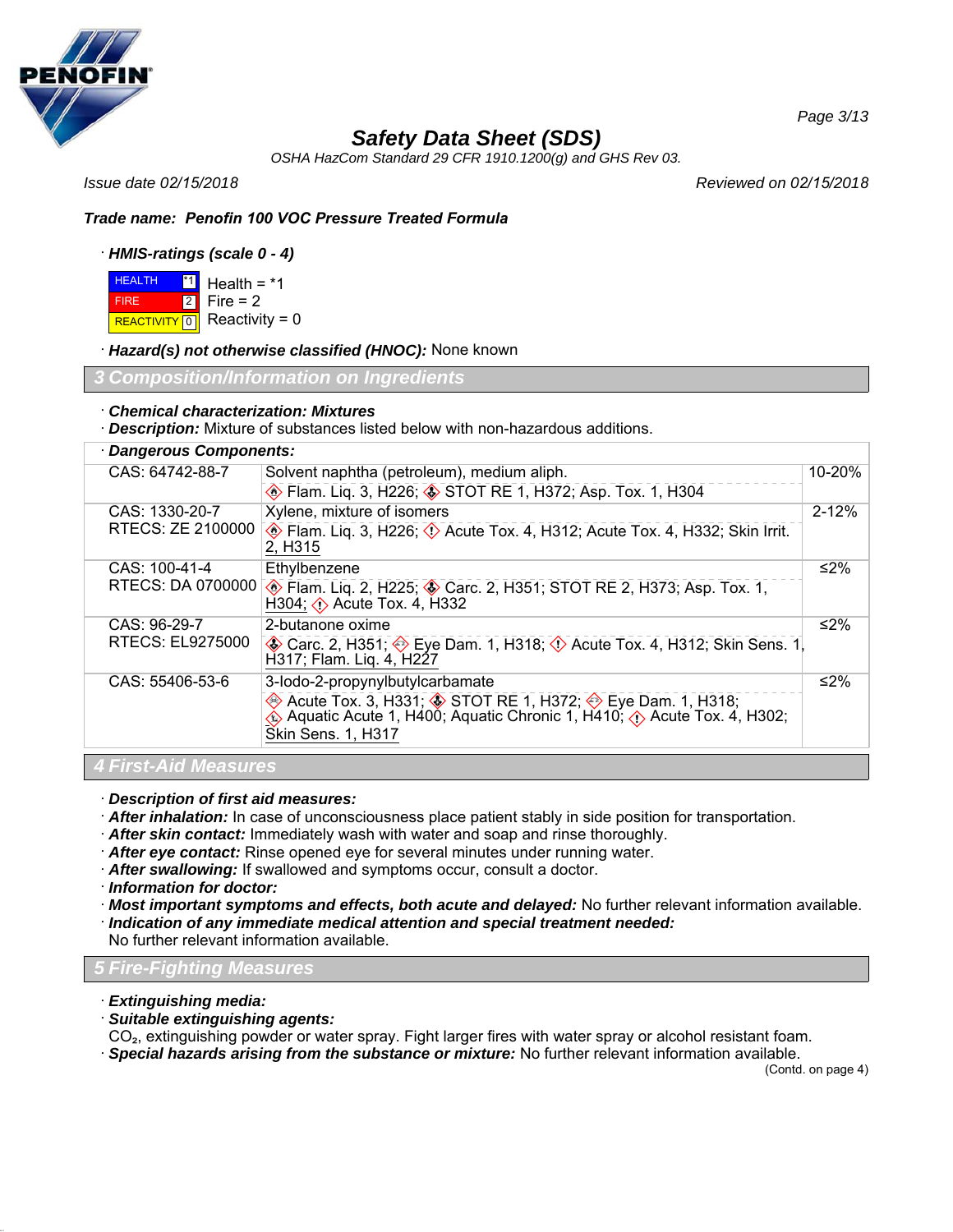

*OSHA HazCom Standard 29 CFR 1910.1200(g) and GHS Rev 03.*

*Issue date 02/15/2018 Reviewed on 02/15/2018*

## *Trade name: Penofin 100 VOC Pressure Treated Formula*

#### · *Advice for firefighters:*

· *Protective equipment:*

As in any fire, wear self-contained breathing apparatus pressure-demand (NIOSH approved or equivalent) and full protective gear to prevent contact with skin and eyes.

### *6 Accidental Release Measures*

· *Personal precautions, protective equipment and emergency procedures:* Not required.

· *Environmental precautions:* Do not allow to enter sewers/surface or ground water.

· *Methods and material for containment and cleaning up:*

Absorb with liquid-binding material (i.e. sand, diatomite, acid binders, universal binders, sawdust).

Dispose contaminated material as waste according to section 13.

Ensure adequate ventilation.

Dispose of the collected material according to regulations.

· *Reference to other sections:*

See Section 7 for information on safe handling.

See Section 8 for information on personal protection equipment.

See Section 13 for disposal information.

### *7 Handling and Storage*

#### · *Handling*

· *Precautions for safe handling:* Ensure good ventilation/exhaustion at the workplace. Prevent formation of aerosols.

· *Information about protection against explosions and fires:* No special measures required.

- · *Conditions for safe storage, including any incompatibilities:*
- · *Storage*
- · *Requirements to be met by storerooms and receptacles:* Store in the original container.
- · *Information about storage in one common storage facility:* Not required.
- · *Further information about storage conditions:* None.
- · *Specific end use(s):* No further relevant information available.

*8 Exposure Controls/Personal Protection*

· *Additional information about design of technical systems:* No further data; see section 7.

· *Control parameters:*

#### · *Components with occupational exposure limits:*

The following constituents are the only constituents of the product which have a PEL, TLV or other recommended exposure limit.

At this time, the other constituents have no known exposure limits.

### **1330-20-7 Xylene, mixture of isomers**

| PEL Long-term value: 435 mg/m <sup>3</sup> , 100 ppm                                                            |
|-----------------------------------------------------------------------------------------------------------------|
| REL Short-term value: 655 mg/m <sup>3</sup> , 150 ppm<br>Long-term value: 435 mg/m <sup>3</sup> , 100 ppm       |
| TLV Short-term value: $651 \text{ mg/m}^3$ , 150 ppm<br>Long-term value: 434 mg/m <sup>3</sup> , 100 ppm<br>RFI |

(Contd. on page 5)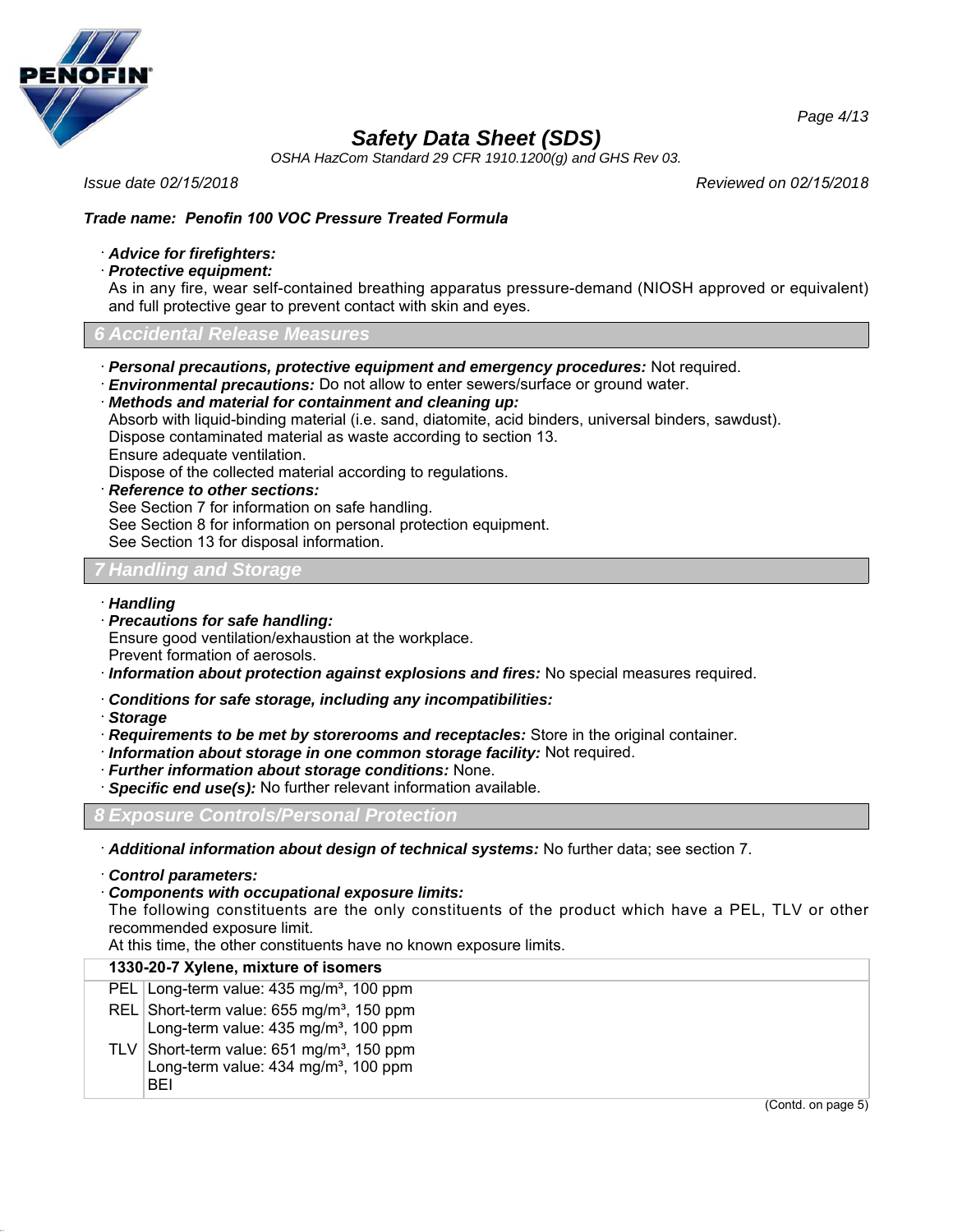

*OSHA HazCom Standard 29 CFR 1910.1200(g) and GHS Rev 03.*

*Issue date 02/15/2018 Reviewed on 02/15/2018*

## *Trade name: Penofin 100 VOC Pressure Treated Formula*

| 100-41-4 Ethylbenzene                                                                                 |  |
|-------------------------------------------------------------------------------------------------------|--|
|                                                                                                       |  |
| PEL Long-term value: 435 mg/m <sup>3</sup> , 100 ppm                                                  |  |
| REL Short-term value: 545 mg/m <sup>3</sup> , 125 ppm                                                 |  |
| Long-term value: 435 mg/m <sup>3</sup> , 100 ppm                                                      |  |
| TLV Long-term value: 87 mg/m <sup>3</sup> , 20 ppm                                                    |  |
| BEI                                                                                                   |  |
| · Ingredients with biological limit values:                                                           |  |
| 1330-20-7 Xylene, mixture of isomers                                                                  |  |
| BEI 1.5 g/g creatinine                                                                                |  |
| urine                                                                                                 |  |
| end of shift                                                                                          |  |
| Methylhippuric acids                                                                                  |  |
| 100-41-4 Ethylbenzene                                                                                 |  |
| BEI $ 0.7 $ g/g creatinine                                                                            |  |
| urine                                                                                                 |  |
| end of shift at end of workweek                                                                       |  |
| Sum of mandelic acid and phenylglyoxylic acid (nonspecific, semi-quantitative)                        |  |
|                                                                                                       |  |
| end-exhaled air                                                                                       |  |
| not critical                                                                                          |  |
| Ethyl benzene (semi-quantitative)                                                                     |  |
| Additional information: The lists that were valid during the creation of this SDS were used as basis. |  |
|                                                                                                       |  |
| <b>Exposure controls:</b>                                                                             |  |
| · Personal protective equipment:                                                                      |  |
| <b>General protective and hygienic measures:</b>                                                      |  |
| The usual precautionary measures for handling chemicals should be followed.                           |  |
| Keep away from foodstuffs, beverages and feed.                                                        |  |

Immediately remove all soiled and contaminated clothing and wash before reuse.

Wash hands before breaks and at the end of work.

Avoid contact with the skin.

- Avoid contact with the eyes and skin.
- · *Breathing equipment:* Not required.
- · *Protection of hands:*



Protective gloves

The glove material has to be impermeable and resistant to the product/ the substance/ the preparation. Due to missing tests no recommendation to the glove material can be given for the product/ the preparation/ the chemical mixture.

Select glove material based on penetration times, rates of diffusion and degradation.

· *Material of gloves:*

(Contd. on page 6)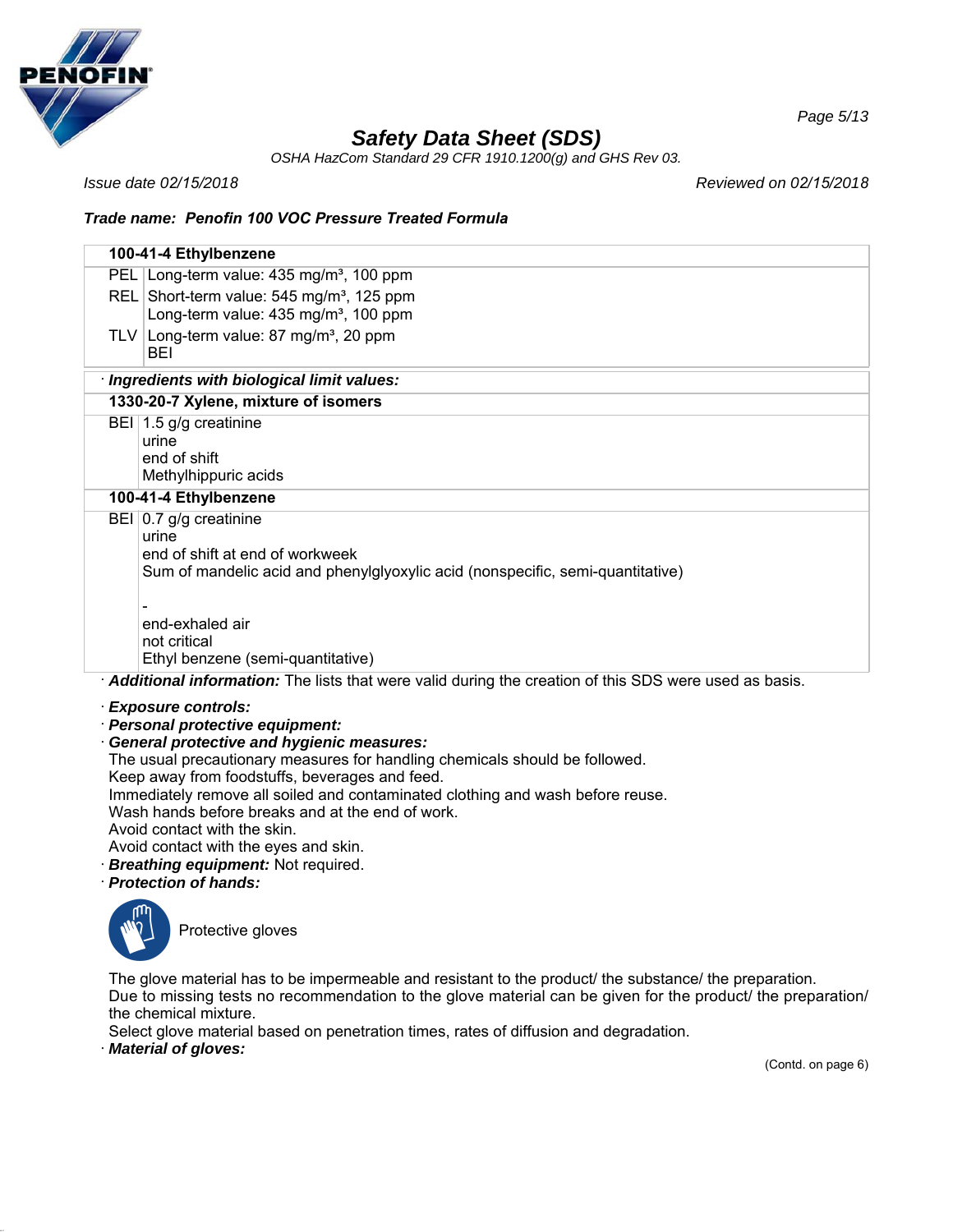

*OSHA HazCom Standard 29 CFR 1910.1200(g) and GHS Rev 03.*

*Issue date 02/15/2018 Reviewed on 02/15/2018*

## *Trade name: Penofin 100 VOC Pressure Treated Formula*

The selection of the suitable gloves does not only depend on the material, but also on further marks of quality and varies from manufacturer to manufacturer. As the product is a preparation of several substances, the resistance of the glove material cannot be calculated in advance and has therefore to be checked prior to the application.

#### · *Penetration time of glove material:*

The exact break-through time has to be determined and observed by the manufacturer of the protective gloves.

· *Eye protection:*



Goggles recommended during refilling.

*9 Physical and Chemical Properties*

#### · *Information on basic physical and chemical properties*

· *General Information*

| General Information<br>· Appearance:                                                                     |                                                                        |
|----------------------------------------------------------------------------------------------------------|------------------------------------------------------------------------|
| Form:<br><b>Color:</b><br>· Odor:<br>Odor threshold:                                                     | Liquid<br>See product specification<br>Solvent-like<br>Not determined. |
| · pH-value:                                                                                              | Not determined.                                                        |
| <b>Change in condition</b><br><b>Melting point/Melting range:</b><br><b>Boiling point/Boiling range:</b> | Not determined.<br>136 °C (277 °F)                                     |
| · Flash point:                                                                                           | 50 °C (122 °F)                                                         |
| · Flammability (solid, gaseous):                                                                         | Not applicable.                                                        |
| · Ignition temperature:                                                                                  | 265 °C (509 °F)                                                        |
| · Decomposition temperature:                                                                             | Not determined.                                                        |
| · Auto igniting:                                                                                         | Product is not self-igniting.                                          |
| · Danger of explosion:                                                                                   | Product does not present an explosion hazard.                          |
| · Explosion limits:<br>Lower:<br><b>Upper:</b>                                                           | $0.6$ Vol %<br>6.5 Vol %                                               |
| $\cdot$ Vapor pressure @ 20 °C (68 °F):                                                                  | 6.6 hPa (5 mm Hg)                                                      |
| · Density:<br><b>Relative density:</b><br>Vapor density:<br><b>Evaporation rate:</b>                     | Not determined.<br>Not determined.<br>Not determined.                  |
| · Solubility in / Miscibility with:<br>Water:                                                            | Not miscible or difficult to mix.                                      |

(Contd. on page 7)

*Page 6/13*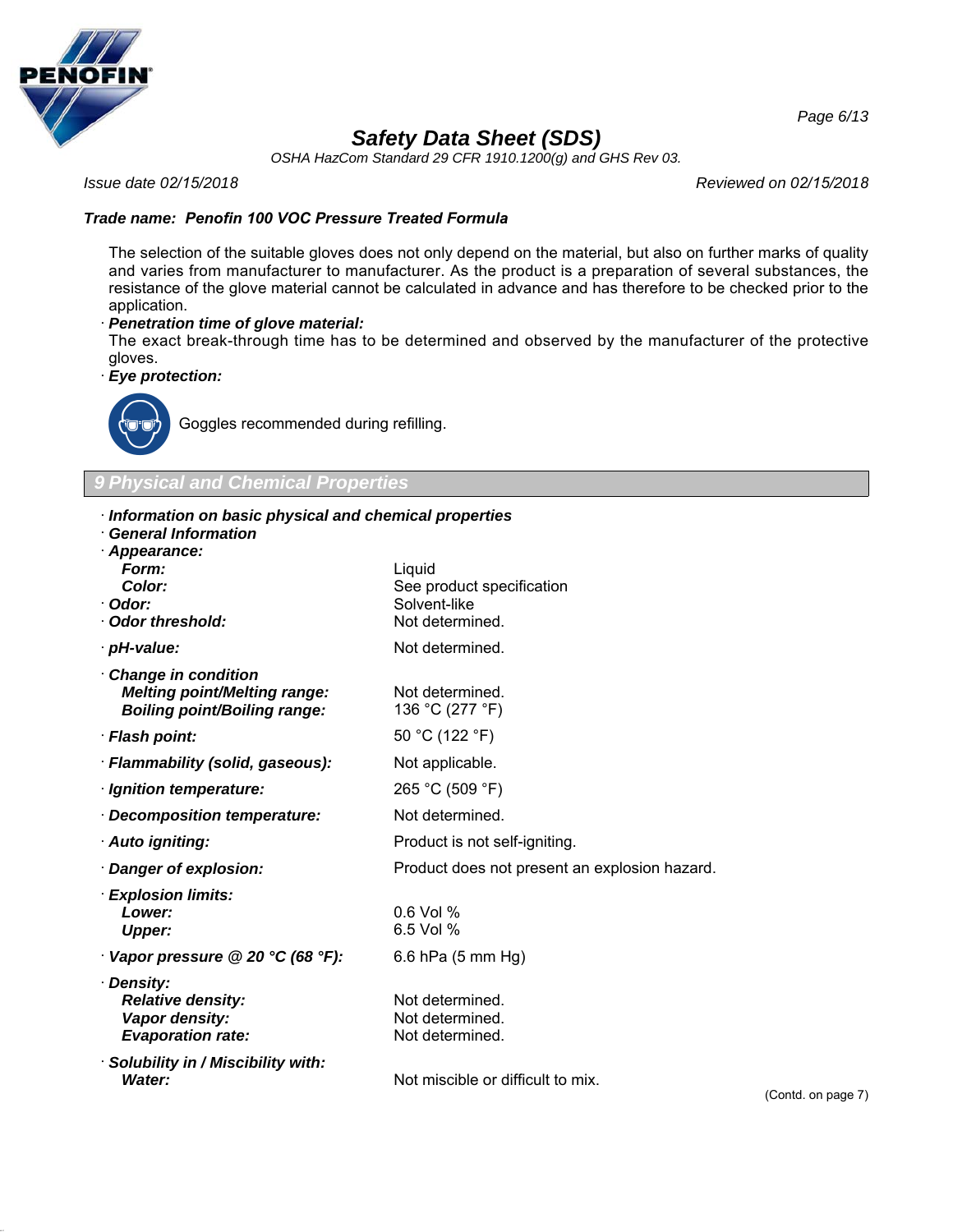

*OSHA HazCom Standard 29 CFR 1910.1200(g) and GHS Rev 03.*

*Issue date 02/15/2018 Reviewed on 02/15/2018*

### *Trade name: Penofin 100 VOC Pressure Treated Formula*

· *Partition coefficient (n-octanol/water):* Not determined.

| · Viscosity:             |                                            |
|--------------------------|--------------------------------------------|
| Dynamic:                 | Not determined.                            |
| <b>Kinematic:</b>        | Not determined.                            |
| · Solvent content:       |                                            |
| <b>Organic solvents:</b> | 23.8%                                      |
| <b>VOC content:</b>      | 23.8 %                                     |
| Solids content:          | Not Determined                             |
| Other information:       | No further relevant information available. |

## *10 Stability and Reactivity*

- · *Reactivity:* No further relevant information available.
- · *Chemical stability:* Stable under normal conditions.
- · *Thermal decomposition / conditions to be avoided:* No decomposition if used according to specifications.
- · *Possibility of hazardous reactions:* No dangerous reactions known.
- · *Conditions to avoid:* No further relevant information available.
- · *Incompatible materials:* No further relevant information available.
- · *Hazardous decomposition products:* No dangerous decomposition products known.

#### *11 Toxicological Information*

- · *Information on toxicological effects:*
- · *Acute toxicity:*

|                             |                  | LD/LC50 values that are relevant for classification:  |  |
|-----------------------------|------------------|-------------------------------------------------------|--|
|                             |                  | 64742-88-7 Solvent naphtha (petroleum), medium aliph. |  |
| Oral                        | LD <sub>50</sub> | >6500 mg/kg (Rat)                                     |  |
| Dermal                      | LD50             | >3000 mg/kg (rab)                                     |  |
|                             |                  | Inhalative   LC50/4 h $ >$ 14 mg/l (Rat)              |  |
| 13463-67-7 Titanium Dioxide |                  |                                                       |  |
| Oral                        | LD50             | >10000 mg/kg (Rat)                                    |  |
| Dermal                      | LD50             | >10000 mg/kg (Rabbit)                                 |  |
|                             |                  | Inhalative $ LG50/4 h  > 6.82 mg/l (Rat)$             |  |
|                             |                  | 1330-20-7 Xylene, mixture of isomers                  |  |
| Oral                        | LD <sub>50</sub> | 4300 mg/kg (Rat)                                      |  |
| Dermal                      | LD50             | 1700 mg/kg (Rabbit)                                   |  |
|                             |                  | Inhalative $ LC50/4 h 5000 mg/l$ (Rat)                |  |
| 112-80-1 Oleic acid, pure   |                  |                                                       |  |
| Oral                        | LD <sub>50</sub> | 74000 mg/kg (Rat)                                     |  |
| 100-41-4 Ethylbenzene       |                  |                                                       |  |
| Oral                        | LD <sub>50</sub> | 3500 mg/kg (Rat)                                      |  |
| Dermal                      | LD50             | 15433 mg/kg (Rabbit)                                  |  |
|                             |                  | (Contd. on page 8)                                    |  |

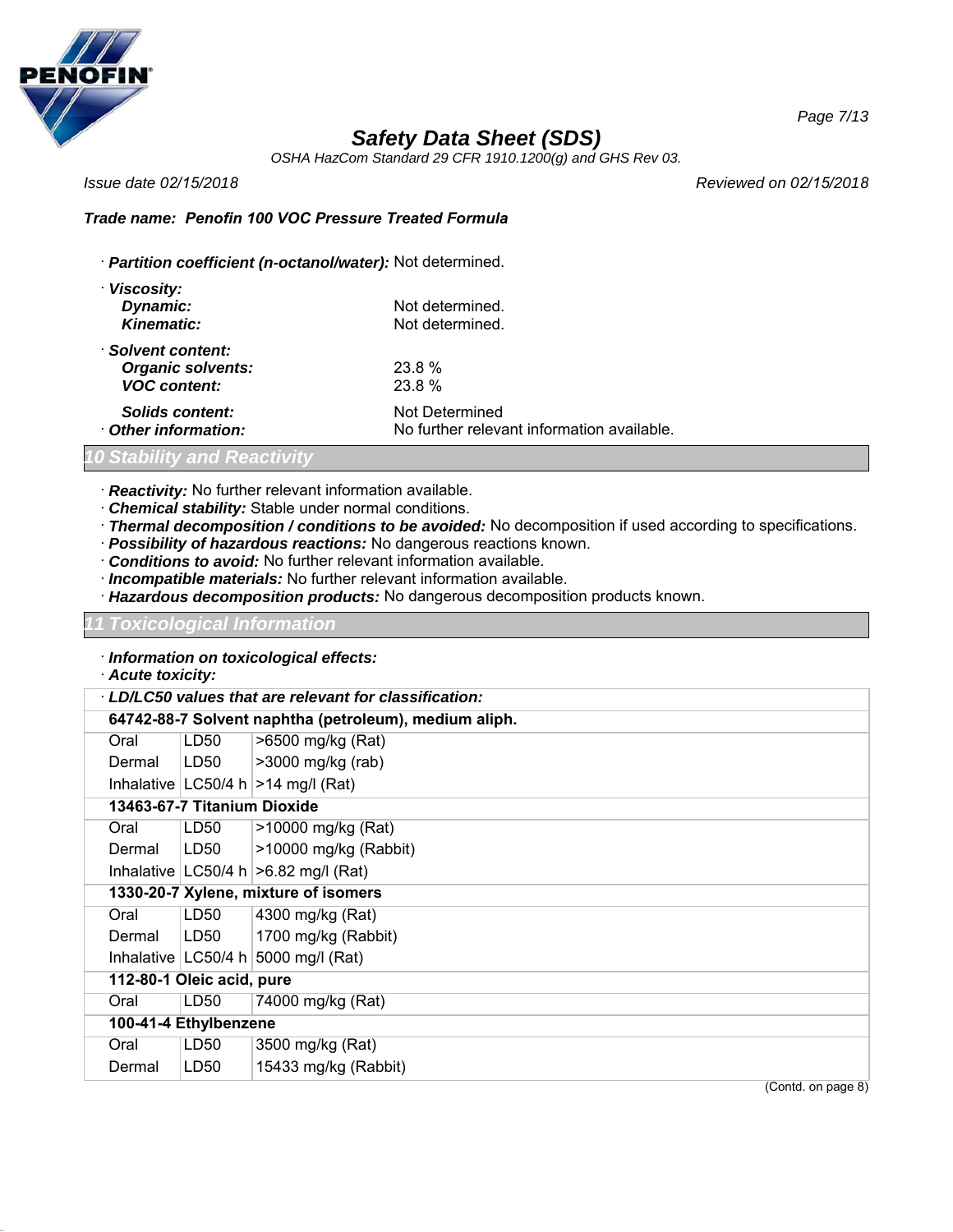

*OSHA HazCom Standard 29 CFR 1910.1200(g) and GHS Rev 03.*

*Issue date 02/15/2018 Reviewed on 02/15/2018*

*Page 8/13*

## *Trade name: Penofin 100 VOC Pressure Treated Formula*

|                                      | 96-29-7 2-butanone oxime       |                                                                                                                                                                                                                                                                                                                               |    |
|--------------------------------------|--------------------------------|-------------------------------------------------------------------------------------------------------------------------------------------------------------------------------------------------------------------------------------------------------------------------------------------------------------------------------|----|
| Oral                                 | LD50                           | 3700 mg/kg (Rat)                                                                                                                                                                                                                                                                                                              |    |
| Dermal                               | LD <sub>50</sub>               | 200-2000 mg/kg (Rat)                                                                                                                                                                                                                                                                                                          |    |
|                                      |                                | Inhalative $ LC50/4 h 20$ mg/l (Rat)                                                                                                                                                                                                                                                                                          |    |
|                                      |                                | 64742-48-9 A complex combination of hydrocarbons obtained by treating a petroleum fraction with<br>hydrogen in the presence of a catalyst. It consists of hydrocarbons having carbon<br>numbers predominantly in the range of C6 through C13 and boiling in the range of<br>approximately 65 °C to 230 °C (149 °F to 446 °F). |    |
| Oral                                 | LD50                           | >5000 mg/kg (Rat)                                                                                                                                                                                                                                                                                                             |    |
| Dermal<br>· Primary irritant effect: | LD <sub>50</sub>               | >3000 mg/kg (rab)                                                                                                                                                                                                                                                                                                             |    |
| preparations:<br>Irritant            | Carcinogenic categories:       | Irritant to skin and mucous membranes.<br>May cause an allergic skin reaction.<br>On the eye: No irritating effect.<br>Additional toxicological information:<br>The product shows the following dangers according to internally approved calculation methods for<br>· IARC (International Agency for Research on Cancer):     |    |
|                                      |                                | None of the ingredients are listed.                                                                                                                                                                                                                                                                                           |    |
|                                      | 13463-67-7 Titanium Dioxide    |                                                                                                                                                                                                                                                                                                                               | 2B |
|                                      |                                | 1330-20-7 Xylene, mixture of isomers                                                                                                                                                                                                                                                                                          | 3  |
|                                      | 100-41-4 Ethylbenzene          |                                                                                                                                                                                                                                                                                                                               | 2B |
|                                      |                                | · NTP (National Toxicology Program):                                                                                                                                                                                                                                                                                          |    |
|                                      |                                | None of the ingredients are listed.                                                                                                                                                                                                                                                                                           |    |
|                                      |                                | OSHA-Ca (Occupational Safety & Health Administration):                                                                                                                                                                                                                                                                        |    |
|                                      |                                | None of the ingredients are listed.                                                                                                                                                                                                                                                                                           |    |
|                                      | <b>Ecological Information</b>  |                                                                                                                                                                                                                                                                                                                               |    |
| · Toxicity:                          |                                |                                                                                                                                                                                                                                                                                                                               |    |
| Aquatic toxicity:                    |                                |                                                                                                                                                                                                                                                                                                                               |    |
|                                      | 13463-67-7 Titanium Dioxide    |                                                                                                                                                                                                                                                                                                                               |    |
|                                      | $EC50$ >1000 mg/l (Water flea) |                                                                                                                                                                                                                                                                                                                               |    |
|                                      |                                | 1330-20-7 Xylene, mixture of isomers                                                                                                                                                                                                                                                                                          |    |
|                                      | EC50 72 mg/l (Green algae)     |                                                                                                                                                                                                                                                                                                                               |    |
|                                      | 75.49 mg/l (Daphnia)           |                                                                                                                                                                                                                                                                                                                               |    |
|                                      | 100-41-4 Ethylbenzene          |                                                                                                                                                                                                                                                                                                                               |    |
|                                      | EC50 4.9 mg/l (Green algae)    |                                                                                                                                                                                                                                                                                                                               |    |
|                                      |                                | 1.8-2.4 mg/l (Water flea)                                                                                                                                                                                                                                                                                                     |    |

· *Persistence and degradability:* No further relevant information available.

(Contd. on page 9)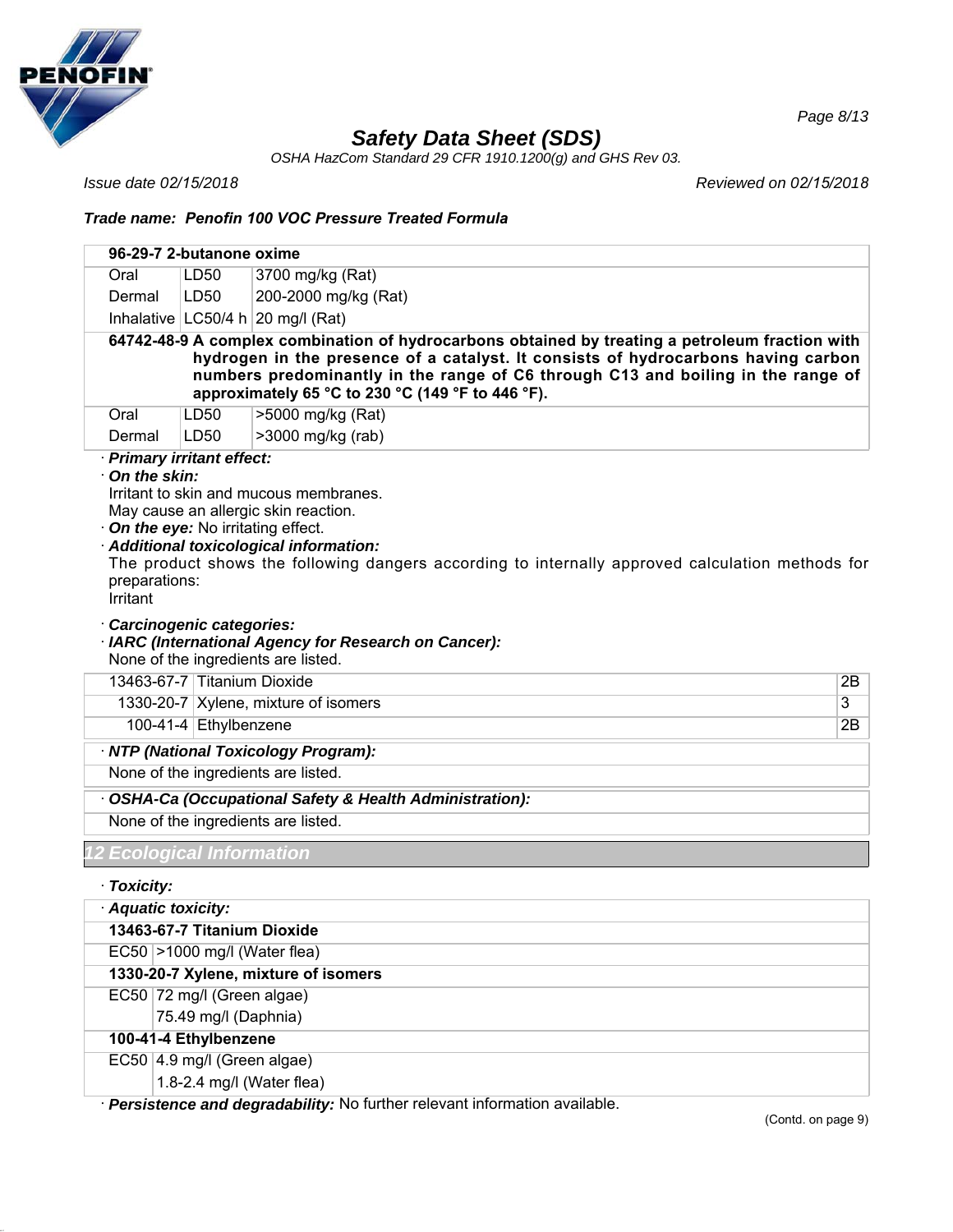

*OSHA HazCom Standard 29 CFR 1910.1200(g) and GHS Rev 03.*

*Issue date 02/15/2018 Reviewed on 02/15/2018*

*Page 9/13*

#### *Trade name: Penofin 100 VOC Pressure Treated Formula*

- · *Behavior in environmental systems:*
- · *Bioaccumulative potential:* No further relevant information available.
- · *Mobility in soil:* No further relevant information available.
- · *Additional ecological information:*
- · *General notes:* Not known to be hazardous to water.
- · *Results of PBT and vPvB assessment:*
- · *PBT:* Not applicable.
- · *vPvB:* Not applicable.
- · *Other adverse effects:* No further relevant information available.

*13 Disposal Considerations*

· *Waste treatment methods:*

· *Recommendation:*

Must not be disposed of together with household garbage. Do not allow product to reach sewage system.

- · *Uncleaned packagings*
- · *Recommendation:* Disposal must be made according to official regulations.

#### *14 Transport Information*

· *UN-Number:* · *DOT, ADR/ADN, IMDG, IATA* UN1263 · *UN proper shipping name:* · *DOT* Paint UN1263 Paint<br>PAINT  $\cdot$  *IMDG, IATA* · *Transport hazard class(es):* · *DOT* · *Class:* · *Label:* 3 Combustible liquids 3 · *ADR/ADN*

| · Class:   | 3 Combustible liquids |
|------------|-----------------------|
| · Label:   |                       |
| IMDG, IATA |                       |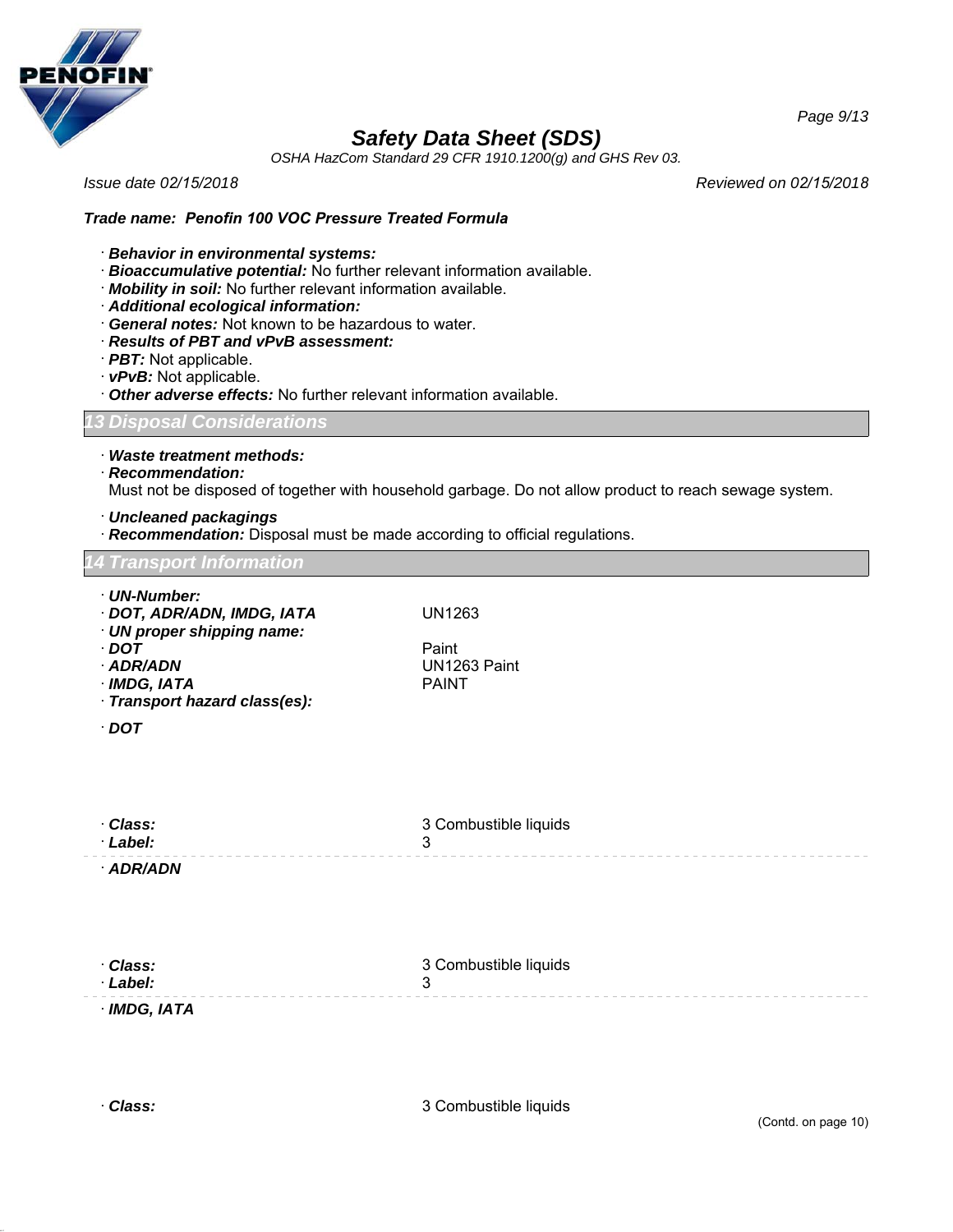

*OSHA HazCom Standard 29 CFR 1910.1200(g) and GHS Rev 03.*

*Issue date 02/15/2018*

*Reviewed on 02/15/2018*

### *Trade name: Penofin 100 VOC Pressure Treated Formula*

| · Label:                                                                                                                                                                                                                                                              | 3                                                                                                                      |
|-----------------------------------------------------------------------------------------------------------------------------------------------------------------------------------------------------------------------------------------------------------------------|------------------------------------------------------------------------------------------------------------------------|
| · Packing group:<br>· DOT, ADR/ADN, IMDG, IATA<br>· Environmental hazards:<br>· Special precautions for user:<br>· Danger code (Kemler):<br>· EMS Number:<br>· Stowage Category<br>Transport in bulk according to Annex II of<br><b>MARPOL73/78 and the IBC Code:</b> | III Combustible Liquid<br>Not applicable.<br>Warning: Combustible liquids<br>30<br>$F-E, S-E$<br>A<br>Not applicable.  |
| · Transport/Additional information:                                                                                                                                                                                                                                   |                                                                                                                        |
| · DOT<br><b>Quantity limitations:</b><br>· Remarks:                                                                                                                                                                                                                   | On passenger aircraft/rail: 60L<br>On cargo aircraft only: 220L<br>Non-Regulated Material                              |
| · ADR/ADN<br>· Excepted quantities (EQ):                                                                                                                                                                                                                              | Code: E1<br>Maximum net quantity per inner packaging: 30 ml<br>Maximum net quantity per outer packaging: 1000 ml       |
| · IMDG<br>Limited quantities (LQ):<br>· Excepted quantities (EQ):                                                                                                                                                                                                     | 5L<br>Code: E1<br>Maximum net quantity per inner packaging: 30 ml<br>Maximum net quantity per outer packaging: 1000 ml |
| · UN "Model Regulation":                                                                                                                                                                                                                                              | UN 1263 PAINT, 3, III                                                                                                  |

*15 Regulatory Information*

· *Safety, health and environmental regulations/legislation specific for the substance or mixture:*

| · SARA (Superfund Amendments and Reauthorization):          |  |  |
|-------------------------------------------------------------|--|--|
| · Section 355 (extremely hazardous substances):             |  |  |
| None of the ingredients are listed.                         |  |  |
| Section 313 (Specific toxic chemical listings):             |  |  |
| 1330-20-7   Xylene, mixture of isomers                      |  |  |
| 100-41-4 Ethylbenzene                                       |  |  |
| 55406-53-6 3-lodo-2-propynylbutylcarbamate                  |  |  |
| · TSCA (Toxic Substances Control Act):                      |  |  |
| All ingredients are listed or exempt from listing.          |  |  |
| California Proposition 65:                                  |  |  |
| Chemicals known to cause cancer:                            |  |  |
| 13463-67-7 Titanium Dioxide                                 |  |  |
| 100-41-4 $ Ethylbenzene$                                    |  |  |
| Chemicals known to cause reproductive toxicity for females: |  |  |
| None of the ingredients are listed.                         |  |  |

(Contd. on page 11)

*Page 10/13*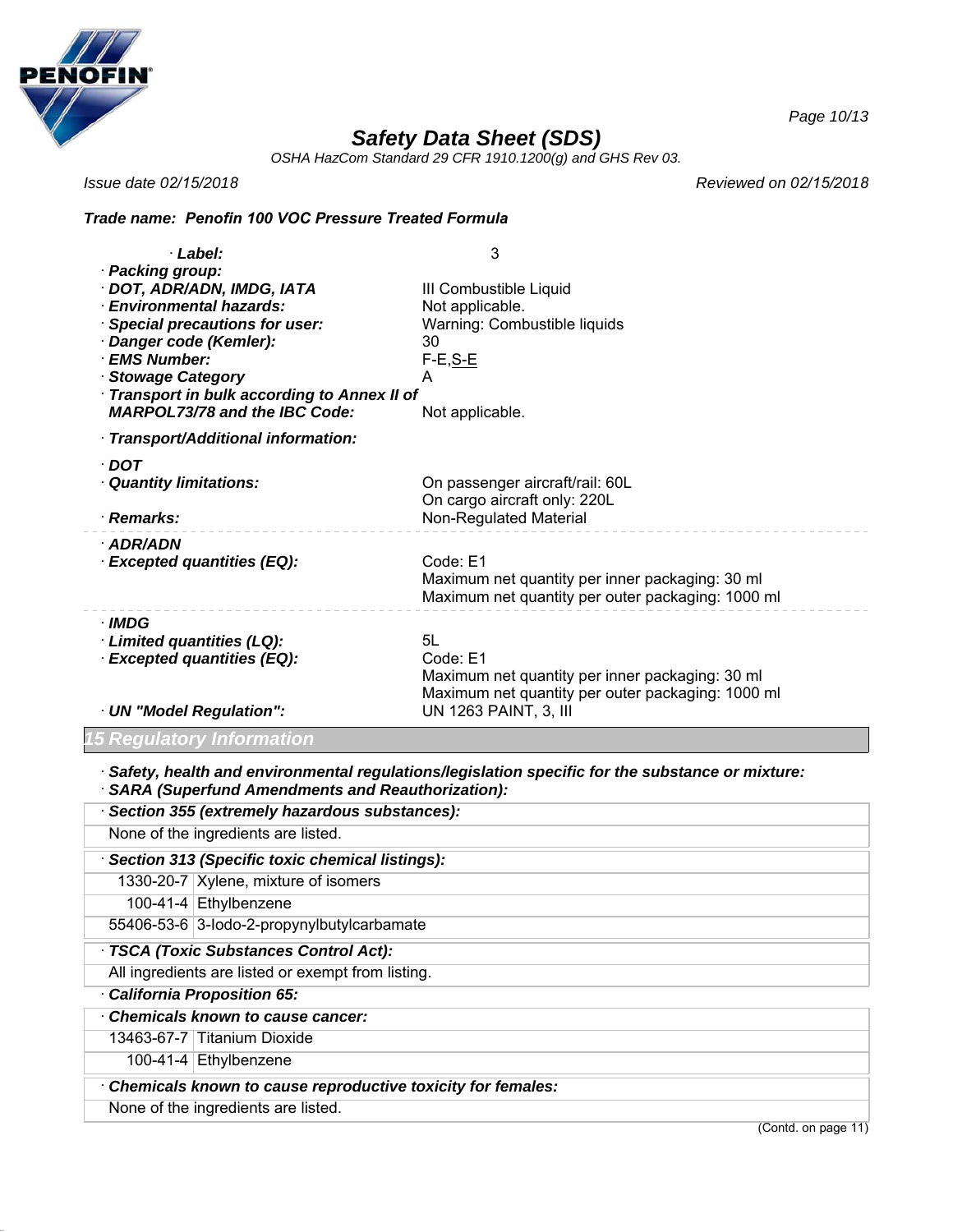

*OSHA HazCom Standard 29 CFR 1910.1200(g) and GHS Rev 03.*

*Issue date 02/15/2018 Reviewed on 02/15/2018*

### *Trade name: Penofin 100 VOC Pressure Treated Formula*

| Chemicals known to cause reproductive toxicity for males: |
|-----------------------------------------------------------|
| None of the ingredients are listed.                       |
| Chemicals known to cause developmental toxicity:          |

None of the ingredients are listed.

#### · *Carcinogenic categories:*

## · *EPA (Environmental Protection Agency):*

1330-20-7 Xylene, mixture of isomers I

100-41-4 Ethylbenzene D

### · *TLV (Threshold Limit Value established by ACGIH):*

13463-67-7 Titanium Dioxide A4

1330-20-7 Xylene, mixture of isomers A4

100-41-4 Ethylbenzene A3

#### · *NIOSH-Ca (National Institute for Occupational Safety and Health):*

13463-67-7 Titanium Dioxide

#### · *GHS label elements*

The product is classified and labeled according to the Globally Harmonized System (GHS).

· *Hazard pictograms:*



#### · *Signal word:* Danger

### · *Hazard-determining components of labeling:*

Solvent naphtha (petroleum), medium aliph. **Ethylbenzene** 

## 2-butanone oxime

## · *Hazard statements:*

H226 Flammable liquid and vapor.

H317 May cause an allergic skin reaction.

H372 Causes damage to the central nervous system through prolonged or repeated exposure.

H304 May be fatal if swallowed and enters airways.

## H402 Harmful to aquatic life.

## · *Precautionary statements:*

- P210 Keep away from heat/sparks/open flames/hot surfaces. No smoking.
- P233 Keep container tightly closed.
- P240 Ground/bond container and receiving equipment.
- P241 Use explosion-proof electrical/ventilating/lighting/equipment.
- P242 Use only non-sparking tools.
- P243 Take precautionary measures against static discharge.
- P260 Do not breathe dust/fume/gas/mist/vapors/spray.
- P261 Avoid breathing dust/fume/gas/mist/vapors/spray.
- P264 Wash thoroughly after handling.
- P270 Do not eat, drink or smoke when using this product.

*Page 11/13*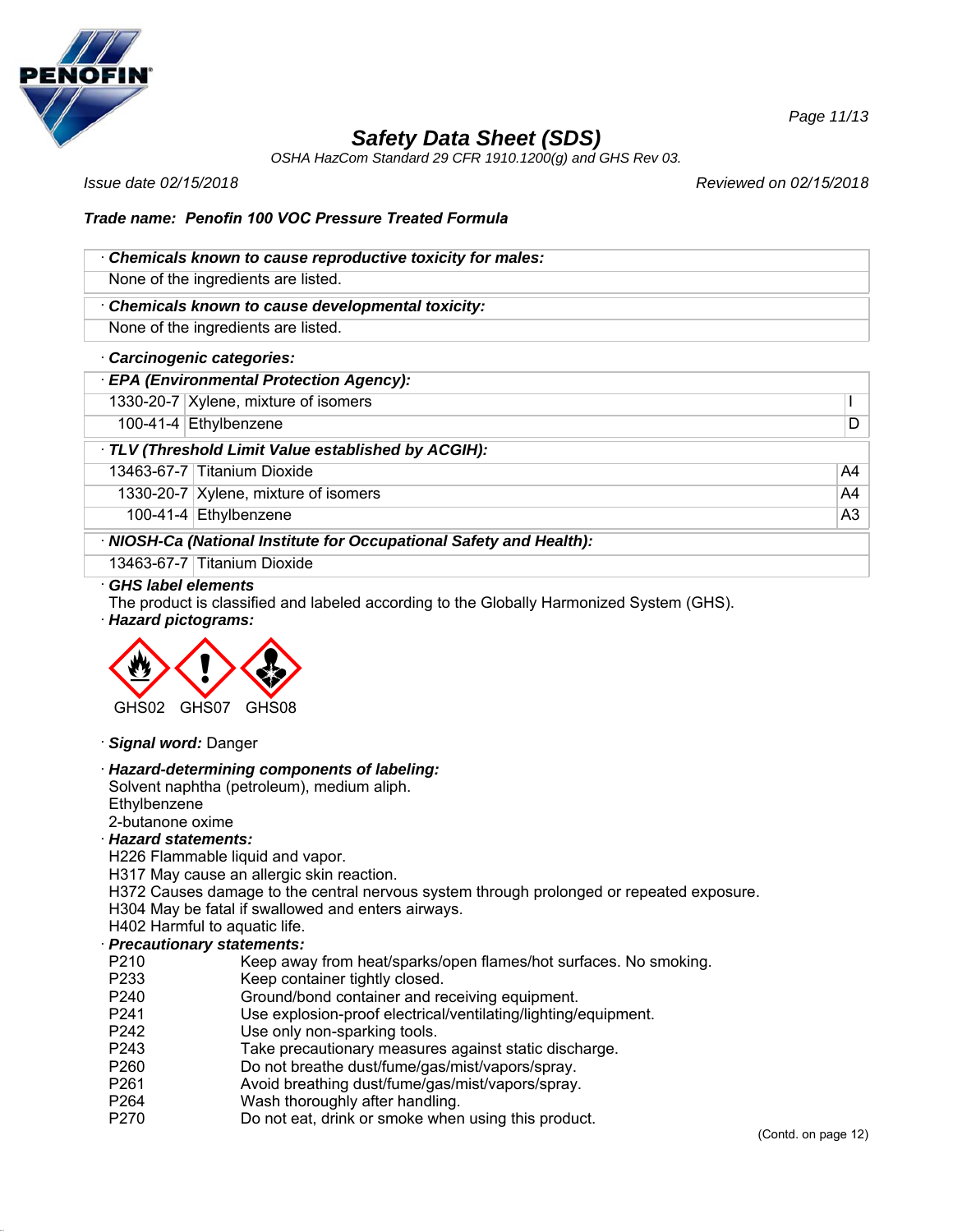

*OSHA HazCom Standard 29 CFR 1910.1200(g) and GHS Rev 03.*

*Issue date 02/15/2018 Reviewed on 02/15/2018*

### *Trade name: Penofin 100 VOC Pressure Treated Formula*

| P <sub>272</sub><br>P273 | Contaminated work clothing must not be allowed out of the workplace.<br>Avoid release to the environment.   |
|--------------------------|-------------------------------------------------------------------------------------------------------------|
| P <sub>280</sub>         | Wear protective gloves/protective clothing/eye protection/face protection.                                  |
| P301+P310                | IF SWALLOWED: Immediately call a POISON CENTER/ doctor.                                                     |
| P302+P352                | IF ON SKIN: Wash with plenty of water.                                                                      |
|                          | P303+P361+P353 If on skin (or hair): Take off immediately all contaminated clothing. Rinse skin with water/ |
|                          | shower.                                                                                                     |
| P314                     | Get medical advice/attention if you feel unwell.                                                            |
| P321                     | Specific treatment (see supplementary first aid instructions on this Safety Data Sheet).                    |
| P331                     | Do NOT induce vomiting.                                                                                     |
| P333+P313                | If skin irritation or rash occurs: Get medical advice/attention.                                            |
| P363                     | Wash contaminated clothing before reuse.                                                                    |
| P370+P378                | In case of fire: Use for extinction: CO2, powder or water spray.                                            |
| P403+P235                | Store in a well-ventilated place. Keep cool.                                                                |
| P405                     | Store locked up.                                                                                            |
| P <sub>501</sub>         | Dispose of contents/container in accordance with local/regional/national/international<br>regulations.      |

#### · *National regulations:*

The product is subject to be classified according with the latest version of the regulations on hazardous substances.

· *Chemical safety assessment:* A Chemical Safety Assessment has not been carried out.

#### *16 Other Information*

The information and recommendations in this safety data sheet are, to the best of our knowledge, accurate as of the date of issue. Nothing herein shall be deemed to create warranty, expressed or implied, and shall not establish a legally valid contractual relationship. It is the responsibility of the user to determine applicability of this information and the suitability of the material or product for any particular purpose.

· *Date of preparation / last revision:* 02/15/2018 /17 / 15

#### · *Abbreviations and acronyms:*

ADR: The European Agreement concerning the International Carriage of Dangerous Goods by Road ADN: The European Agreement concerning the International Carriage of Dangerous Goods by Inland Waterways IMDG: International Maritime Code for Dangerous Goods DOT: US Department of Transportation IATA: International Air Transport Association ACGIH: American Conference of Governmental Industrial Hygienists EINECS: European Inventory of Existing Commercial Chemical Substances ELINCS: European List of Notified Chemical Substances CAS: Chemical Abstracts Service (division of the American Chemical Society) NFPA: National Fire Protection Association (USA) HMIS: Hazardous Materials Identification System (USA) VOC: Volatile Organic Compounds (USA, EU) LC50: Lethal concentration, 50 percent LD50: Lethal dose, 50 percent PBT: Persistent, Bioaccumulative and Toxic vPvB: very Persistent and very Bioaccumulative NIOSH: National Institute for Occupational Safety and Health OSHA: Occupational Safety & Health Administration TLV: Threshold Limit Value PEL: Permissible Exposure Limit REL: Recommended Exposure Limit BEI: Biological Exposure Limit Flam. Liq. 2: Flammable liquids – Category 2 Flam. Liq. 3: Flammable liquids – Category 3 Flam. Liq. 4: Flammable liquids – Category 4

*Page 12/13*